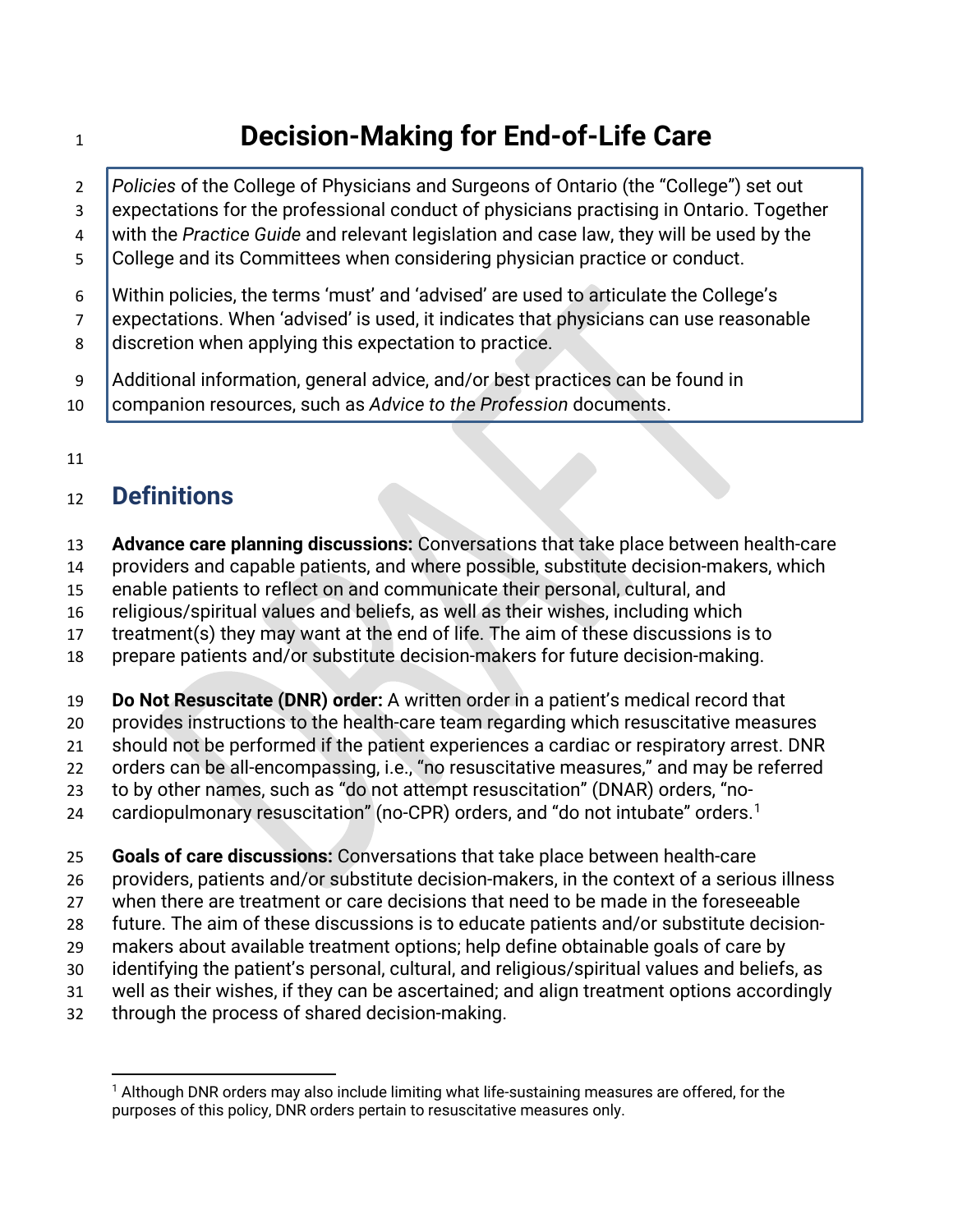- **Life-sustaining treatment:** Any medical procedure or intervention which utilizes
- mechanical or other artificial means to sustain, restore, or replace a vital function
- essential to the life of the patient (e.g., mechanical ventilation, medically assisted
- nutrition and hydration, vasopressors and inotropes, etc.).
- **Medical futility:** A term used to describe treatment that would not achieve its
- physiologic goal (e.g., with respect to resuscitative measures, treatment that would not
- provide oxygenated blood flow to the heart and brain).
- **Resuscitative measures**: A suite of medical interventions, including chest
- compressions, artificial ventilation, intubation and/or defibrillation, that may be provided
- following cardiac or respiratory arrest in an attempt to restore or maintain cardiac,
- pulmonary, and circulatory function. Not all interventions in the suite will necessarily be
- provided or required in all cases.
- **Substitute decision-maker (SDM):** A person, or persons, who may give or refuse
- 46 consent to a treatment on behalf of an incapable person.<sup>[2](#page-1-0)</sup>

## **Policy**

## **Advance Care Planning and Goals of Care Discussions**

- 1. Physicians who provide care as part of a sustained physician-patient relationship **must** determine whether, based on the patient's illness or medical condition, it is
- appropriate to initiate an advance care planning discussion, and if so:
- a. raise end-of-life care issues with the patient; and
- b. encourage the patient to discuss those issues with their SDM.
- 2. Physicians who provide care to patients who are palliative, receiving non-curative treatment, or at risk of clinical deterioration in the foreseeable future **must**, where possible:
- a. initiate a timely goals of care discussion (particularly when the risk of a cardiac or respiratory arrest is foreseeable), which involves:
- i. describing the underlying illness or medical condition and prognosis;
- ii. educating the patient and/or SDM about the available treatment options, which may include resuscitative measures, and explaining the outcomes that can and cannot be achieved; and
- iii. defining the patient's goals of care by helping the patient and/or SDM identify the patient's wishes, values and beliefs, or if they cannot be ascertained, identifying what would be in the patient's best interests;

<span id="page-1-0"></span> For more information on substitute decision-makers, please see the College's *[Consent to](https://www.cpso.on.ca/Physicians/Policies-Guidance/Policies/Consent-to-Treatment)  [Treatment](https://www.cpso.on.ca/Physicians/Policies-Guidance/Policies/Consent-to-Treatment)* policy.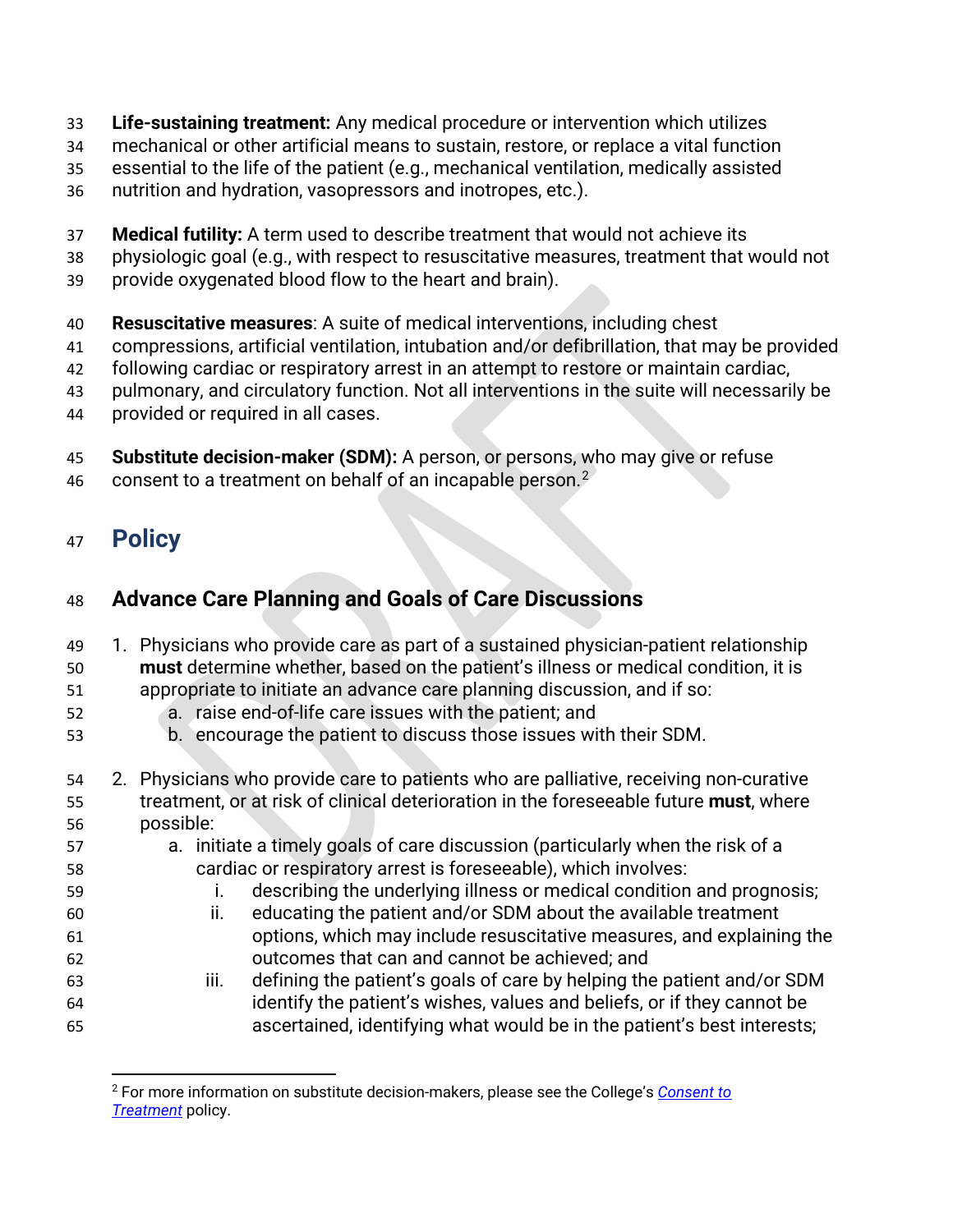- b. facilitate the goals of care discussion to help build consensus about what treatment decision(s) need to be made; and
- c. review the goals of care discussion with the patient and/or SDM whenever it is appropriate to do so (e.g., when there is a significant change in the patient's medical condition or when the patient and/or SDM indicate that the patient's wishes, values, and/or beliefs have changed).

### **End-of-Life Care**

 3. Physicians **must** seek to balance medical expertise and patient wishes, values, and beliefs when making decisions about end-of-life care.

#### *Withdrawing Potentially Life-Sustaining Treatment*

- 4. Physicians **must** obtain consent from patients and/or SDMs before withdrawing life-sustaining treatment.<sup>[3](#page-2-0)</sup>
- a. As part of the consent process, physicians **must**:
- i. explain why they are proposing to withdraw life-sustaining treatment; and
- ii. provide details regarding all other clinically appropriate care or treatment(s) they propose to provide.
- *Managing Disagreements*
- 5. Where consent cannot be obtained and the physician is of the view that life- sustaining treatment should be withdrawn, the physician **must** try to resolve the disagreement with the patient and/or SDM in a timely manner by: a. communicating information regarding the patient's diagnosis and/or prognosis, treatment options, and assessments of those options; b. identifying the basis for the disagreement, taking reasonable steps to clarify any misunderstandings, and answering questions; c. reassuring the patient and/or SDM that the patient will continue to receive all other clinically appropriate care or treatment(s); d. making reasonable efforts to support the patient's physical comfort, as well as their emotional, psychological, and spiritual well-being, by offering supportive services (e.g., social work, spiritual care, etc.) and consultation with the patient's family physician, where appropriate and available; e. offering to make a referral to another health-care provider and facilitating obtaining a second opinion, where appropriate and available;

<span id="page-2-0"></span> The Supreme Court of Canada determined in *[Cuthbertson v. Rasouli, 2013 SCC 53](https://scc-csc.lexum.com/scc-csc/scc-csc/en/13290/1/document.do)* (hereinafter *Rasouli*) that consent must be obtained prior to withdrawing life-sustaining treatment.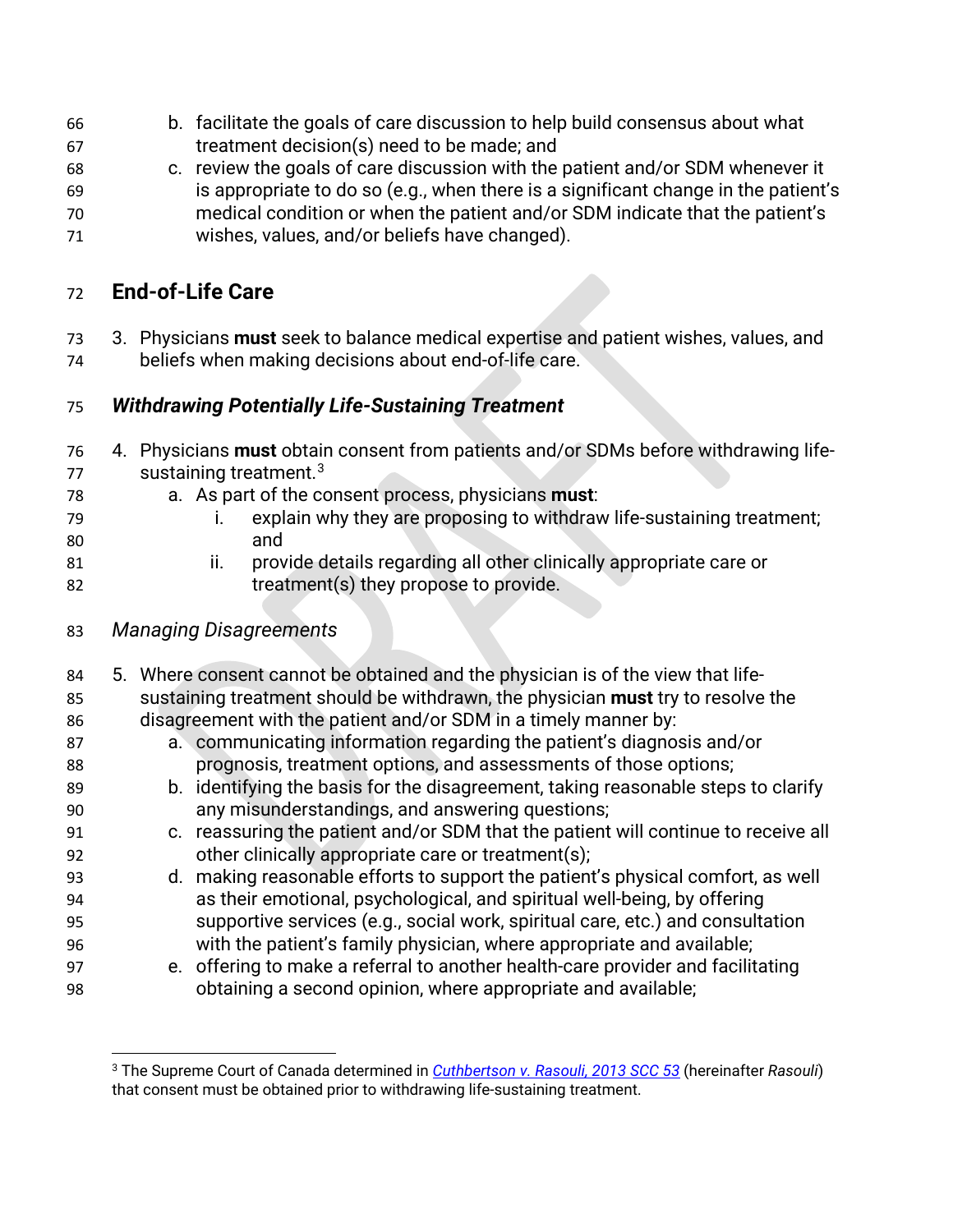- 99 f. offering consultation with an ethicist or ethics committee, where appropriate 100 and available; and
- 101 g. taking reasonable steps to transfer care of the patient to another facility or 102 health-care provider, if possible, and only when all appropriate and available nethods of resolving disagreements have been exhausted.<sup>[4](#page-3-0)</sup>
- 104 6. Physicians **must** determine whether to apply to the Consent and Capacity 10[5](#page-3-1) Board when:<sup>5</sup>
- 106 a. in relation to treatment decisions, disagreements arise with an SDM over an 107 interpretation of a wish, or assessment of the applicability of a wish, or if no 108 wish can be ascertained, what is in the best interests of the patient; or
- 109 b. they are of the view that an SDM is not acting in accordance with their 110 legislative requirements.<sup>[6](#page-3-2)</sup>

#### 111 *Withholding Resuscitative Measures*

- 112 A physician's decision to withhold resuscitative measures is not "treatment" and
- 113 therefore does not require the patient or SDM's consent.<sup>[7](#page-3-3)</sup>
- 114

115 A physician may decide that providing resuscitative measures is not appropriate for a 116 patient in situations where they determine that:

- 117 providing resuscitative measures would be medically futile (i.e., no intervention 11[8](#page-3-4) **can successfully resuscitate the patient)**<sup>8</sup>; or
- 119 the risks of providing resuscitative measures outweigh the potential benefits (i.e., 120 even if the patient could be resuscitated in the immediate term, it would cause 121 them more harm than good).<sup>[9](#page-3-5)</sup>
- <span id="page-3-0"></span>122 7. When a physician determines that providing resuscitative measures to a patient 123 would be medically futile, the physician can write a DNR order in the patient's

<sup>4</sup> In following such a course, physicians must comply with the College's *[Ending the Physician-Patient](https://www.cpso.on.ca/Physicians/Policies-Guidance/Policies/Ending-the-Physician-Patient-Relationship)  [Relationship](https://www.cpso.on.ca/Physicians/Policies-Guidance/Policies/Ending-the-Physician-Patient-Relationship)* policy.

<span id="page-3-1"></span><sup>5</sup> In *Rasouli,* the Supreme Court of Canada determined that when SDMs refuse to provide consent to withdraw life-support that, in the physician's opinion, is not in the patient's best interests, physicians must apply to the Consent and Capacity Board for a determination of whether the SDM has met the substitute decision-making requirements of the *[Health Care Consent Act,](https://www.ontario.ca/laws/statute/96h02) 1996*, S.O. 1996, c. 2, Sched. A (hereinafter *HCCA*) and whether the refused consent is valid. See in particular paragraph 119 of *Rasouli.* <sup>6</sup> Please see footnote 2.

<span id="page-3-3"></span><span id="page-3-2"></span><sup>7</sup> In *[Wawrzyniak v. Livingstone](https://www.canlii.org/en/on/onsc/doc/2019/2019onsc4900/2019onsc4900.html)*, 2019 ONSC 4900, the Court concluded that the writing of a DNR order and withholding of cardiopulmonary resuscitation (CPR) do not fall within the meaning of "treatment" in the *HCCA*. Accordingly, consent is not required prior to writing a DNR order and withholding resuscitative measures, such as CPR, and physicians are only required to provide resuscitative measures in accordance with the standard of care.

<span id="page-3-4"></span><sup>&</sup>lt;sup>8</sup> The concept of medical futility is as close as possible to a value free, "objective," view of futility.

<span id="page-3-5"></span><sup>&</sup>lt;sup>9</sup> This risk-benefit calculation involves subjective value judgments.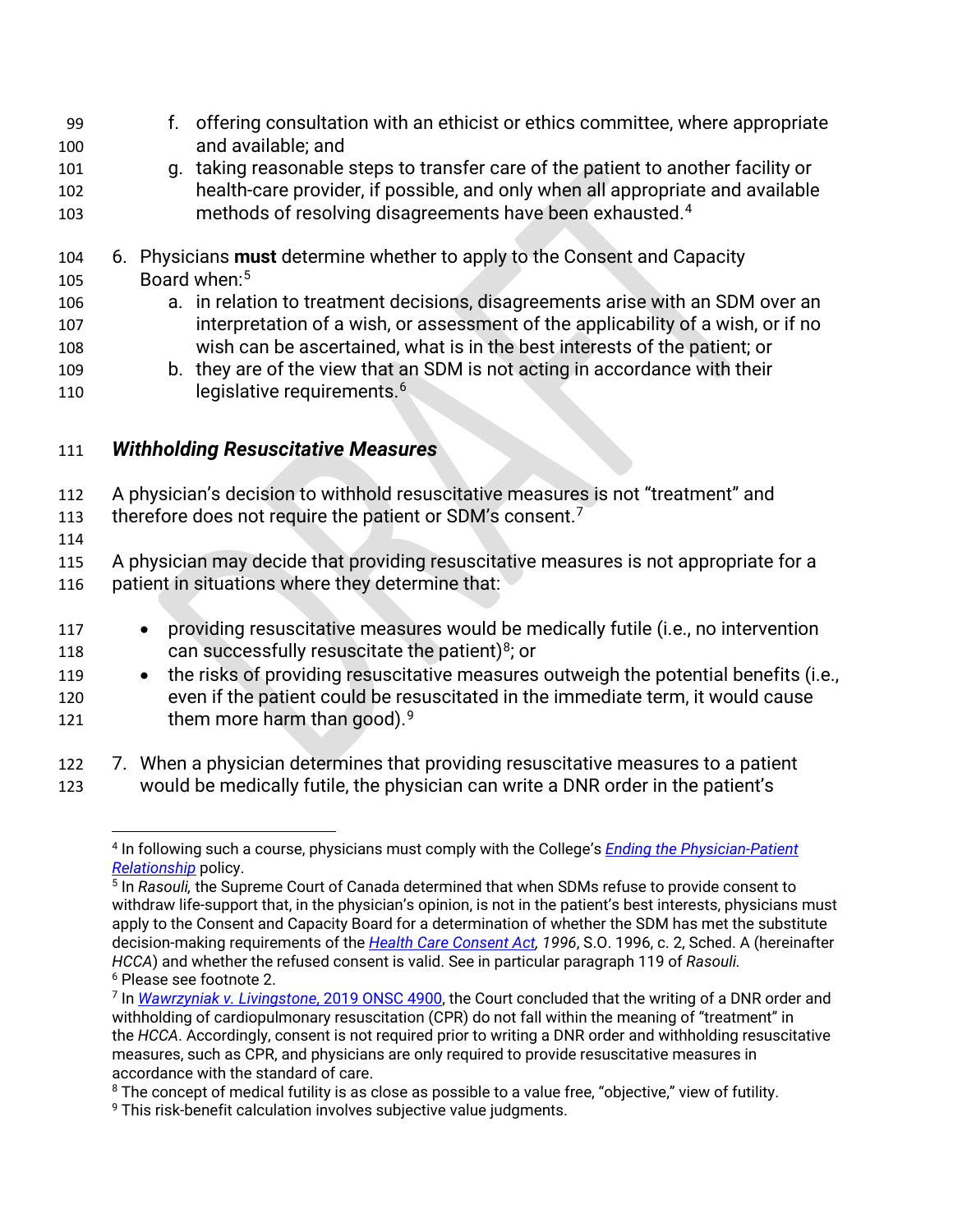| 124 | medical record but must, at the earliest opportunity (and, if possible, before the DNR        |
|-----|-----------------------------------------------------------------------------------------------|
| 125 | order is written):                                                                            |
| 126 | a. inform the patient and/or SDM that an order will be or has been written;                   |
| 127 | b. explain to the patient and/or SDM why resuscitative measures are not                       |
| 128 | appropriate; and                                                                              |
| 129 | c. provide details regarding all other clinically appropriate care or treatment(s)            |
| 130 | they propose to provide.                                                                      |
| 131 |                                                                                               |
| 132 | 8. Before determining that resuscitative measures will not be provided because the            |
| 133 | risks of providing those interventions would outweigh the potential benefits, the             |
| 134 | physician <b>must</b> consider the patient's wishes, as well as their personal, cultural, and |
| 135 | religious/spiritual values and beliefs, if they can be ascertained and/or the physician       |
| 136 | is aware of them.                                                                             |
| 137 |                                                                                               |
| 138 | 9. When a physician determines that the risks of providing resuscitative measures             |
| 139 | would outweigh the potential benefits, the physician can write a DNR order in the             |
| 140 | patient's medical record but must, before writing the order:                                  |
| 141 | a. inform the patient and/or SDM that the order will be written;                              |
| 142 | b. explain to the patient and/or SDM why resuscitative measures are not                       |
| 143 | appropriate, including the risks of providing those interventions and the likely              |
| 144 | clinical outcomes if the patient is resuscitated; and                                         |
| 145 | c. provide details regarding all other clinically appropriate care or treatment(s)            |
| 146 | they propose to provide.                                                                      |
| 147 |                                                                                               |
| 148 | 10. When a patient's condition is deteriorating rapidly and there is an imminent need for     |
| 149 | an order to be written (e.g., actual or impending cardiac or respiratory arrest), the         |
| 150 | physician can write a DNR order in the patient's record but must comply with the              |
| 151 | expectations set out in provision 9 at the earliest opportunity.                              |
| 152 |                                                                                               |
| 153 | 11. When a physician is not able to determine whether the risks of providing                  |
| 154 | resuscitative measures would outweigh the potential benefits, the physician must              |
| 155 | not write a DNR order in the patient's medical record unless the patient and/or SDM           |
| 156 | requests or agrees to it.                                                                     |
| 157 |                                                                                               |
| 158 | <b>Providing Support if Disagreements Arise</b>                                               |
| 159 |                                                                                               |
| 160 | 12. If the patient and/or SDM disagree with the writing of a DNR order, the physician can     |
| 161 | write the order, but must, at the earliest opportunity after learning of the                  |
| 162 | disagreement, make reasonable efforts to provide support to the patient and/or SDM            |
| 163 | by:                                                                                           |
| 164 | a. identifying the basis for the disagreement, taking reasonable steps to clarify             |
| 165 | any misunderstandings, and answering questions;                                               |
| 166 | b. reassuring the patient and/or SDM that the patient will continue to receive all            |
| 167 | other clinically appropriate care or treatment(s);                                            |